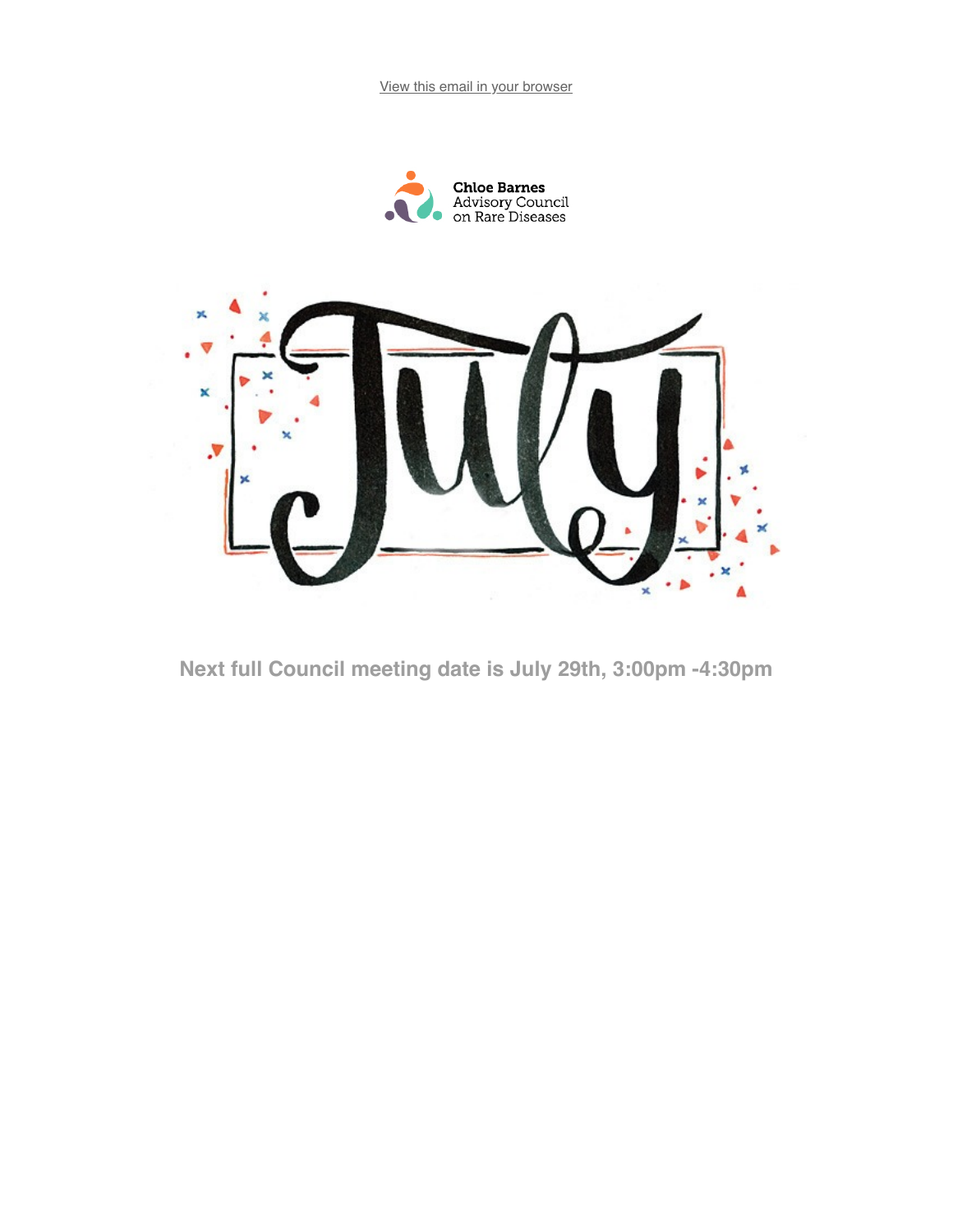

#### A special thank you to council member Janet Zieglar!

Council member Janet Zieglar retired this month and relocated out of state. We wish her the best and are thankful for the addition she was on the Council. With her retirement, the role of social worker is open. If any Council member has a recommendation of a candidate, please pass on the following information to them:

• The Chloe Barnes Advisory Council on Rare Diseases is a cross-sector, multi-institutional collaborative endeavor that seeks to address the gaps in care present in the rare disease patient population. Its vision is a Minnesota where every citizen living with a rare disease has access to a timely diagnosis, expert/coordinated care, as well as individualized treatment, management, and support throughout the lifespan. Its mission is to provide advice on research, diagnosis, treatment, and education related to rare diseases. The all-volunteer Council currently has a vacancy for the position of social worker. If you are interested in being considered for the role and would like more detailed information, please contact Council administrator Erica Barnes at demo0050@umn.edu.

gMendel, the company working on the early and fast detection of rare diseases using data analytics and supported by a Minnesota- Danish collaboration, participated in the Golden Egg competition organised by the Innovation Centre of Denmark and the State of Israel. They wanted to inform the Council that from 100+ submissions to the competition, gMendel was shortlisted to top 3.

#### **Opportunities to Get Involved:**

DEI Taskforce co-lead: In order to more intentionally pursue our value of diversity, equity, and inclusion, the Council is forming a task force to identify actionable steps we can take to ensure all communities are equally represented in the work that we do. Rae Blaylark has offered to be task force co-lead. If anyone is interested in being lead, please contact Erica Barnes.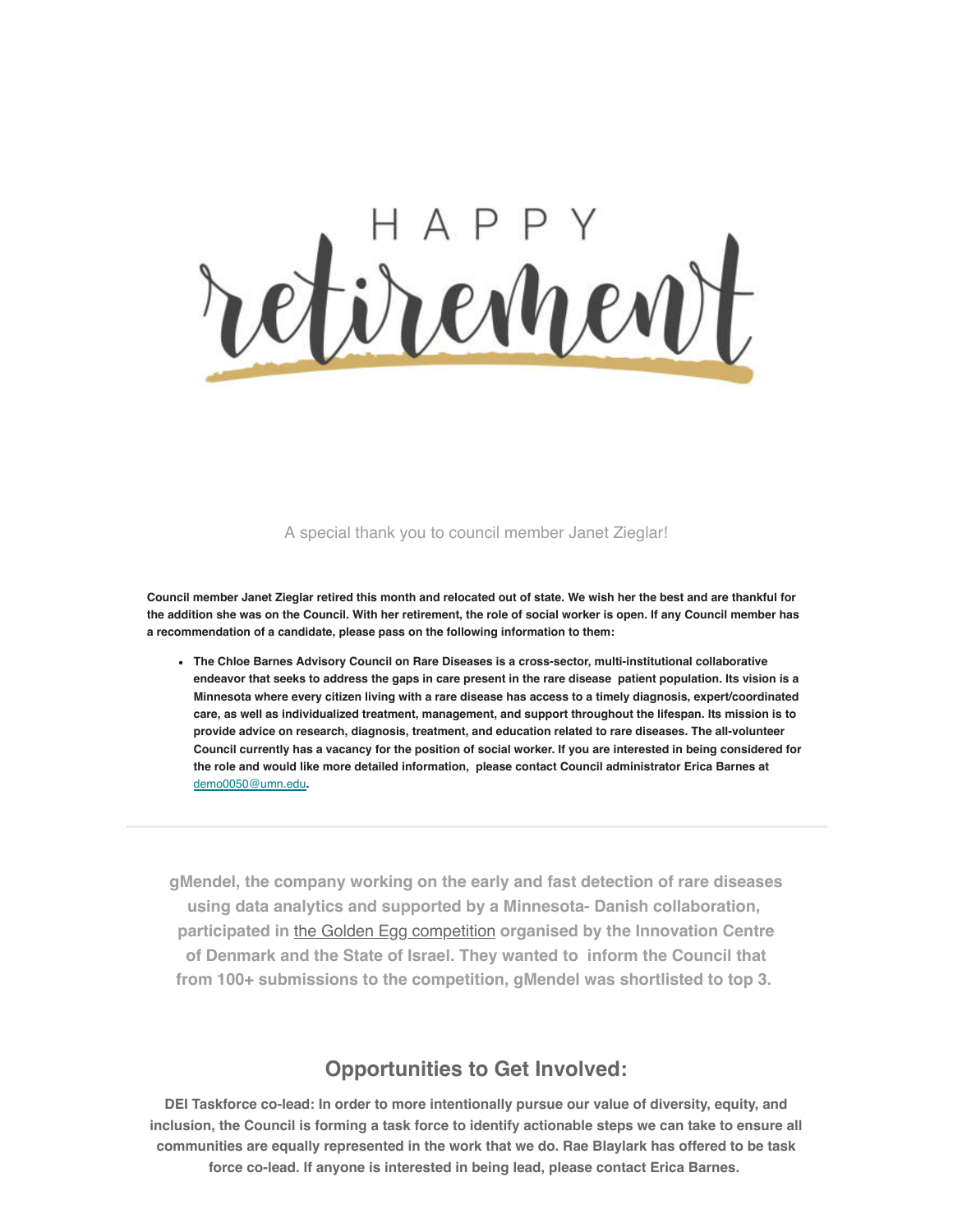### **Great Plains Summit Speakers:**

Sanford Health is in the planning stages of its November 2021 Great Plains Rare Disease Summit. The theme this year will be Technologies for modeling rare diseases. These could include but aren't limited to unique cellular models, animal models, or even in silico modeling of rare diseases to use things like machine learning and artificial intelligence to predict biomarkers or therapeutic targets for diseases that have not been well characterized. If anyone is interested in presenting or would like more information please let Erica know. Also, feel free to share the presentation opportunity with interested colleagues.

#### Collaboration opportunity:

gMendel™ is an AlGen™ (Artificial Intelligence and Genomics) Research Lab for Rare Diseases Difficult to Diagnose. To address the difficulties in rare disease diagnosis, gMendel® in collaboration with the University of Copenhagen is developing a novel cost-effective, and accurate test for the detection of rare genetic diseases. gMendel® is reaching out to hospitals and advocacy groups worldwide to establish collaborations that will contribute to validating the accuracy and robustness of gMendel®·s proprietary method, while accelerating the AI algorithm development. Founder Chris Kyriakidis would like to communicate with hospitals, HCPs, and KOLs, who may be interested in learning more. You can contact Erica or Chris directly at Chris@g-mendel.com or +4561911033.



 $\sim$  Danny Thomas







# **MEDICAL SCHOOL**

UNIVERSITY OF MINNESOTA

## **Driven to Discover<sup>®</sup>**

The Chloe Barnes Advisory Council on Rare Diseases was created in 2019 by the Minnesota Legislature as a collaboration between the University of Minnesota and